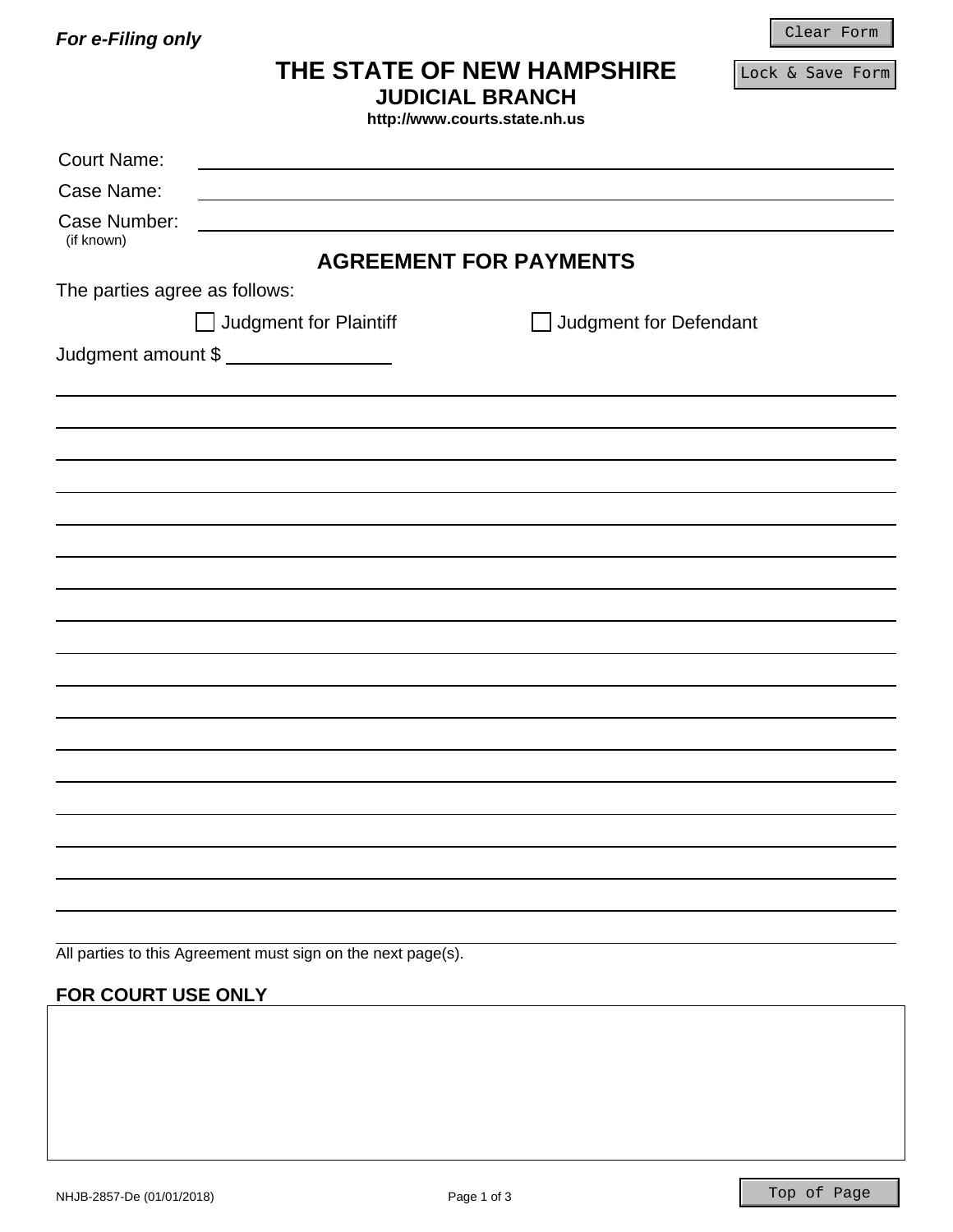#### **Case Name:**

| <b>Case Number:</b> |
|---------------------|
|                     |

### **AGREEMENT FOR PAYMENTS**

By signing below, you acknowledge that you understand that exempt income and assets may not be used in the enforcement of any judgment or agreement and that failure to comply with the terms of the agreement may result in the matter being returned to the court's docket for a hearing on the merits, payment hearing or other hearing as may be necessary.

|                         |       |                      | $\sqrt{s}$                       |                  |
|-------------------------|-------|----------------------|----------------------------------|------------------|
| Name of Filer           |       |                      | Signature of Filer               | Date             |
| Law Firm, if applicable |       | Bar ID # of attorney | Telephone                        |                  |
| <b>Address</b>          |       |                      | E-mail                           |                  |
| $\overline{C}$ ity      | State | Zip code             |                                  |                  |
|                         |       |                      | $\sqrt{s}$<br>Signature of Filer |                  |
| Name of Filer           |       |                      |                                  | Date             |
| Law Firm, if applicable |       | Bar ID # of attorney | Telephone                        |                  |
| Address                 |       |                      | E-mail                           |                  |
| City                    | State | Zip code             |                                  |                  |
|                         |       |                      | $\sqrt{s}$                       |                  |
| Name of Filer           |       |                      | Signature of Filer               | Date             |
| Law Firm, if applicable |       | Bar ID # of attorney | Telephone                        |                  |
| Address                 |       |                      | E-mail                           |                  |
| City                    | State | Zip code             |                                  |                  |
|                         |       |                      | $\sqrt{s}$                       |                  |
| Name of Filer           |       |                      | Signature of Filer               | Date             |
| Law Firm, if applicable |       | Bar ID # of attorney | Telephone                        |                  |
| Address                 |       |                      | E-mail                           |                  |
| City                    | State | Zip code             |                                  |                  |
|                         |       |                      |                                  | Lock & Save Form |